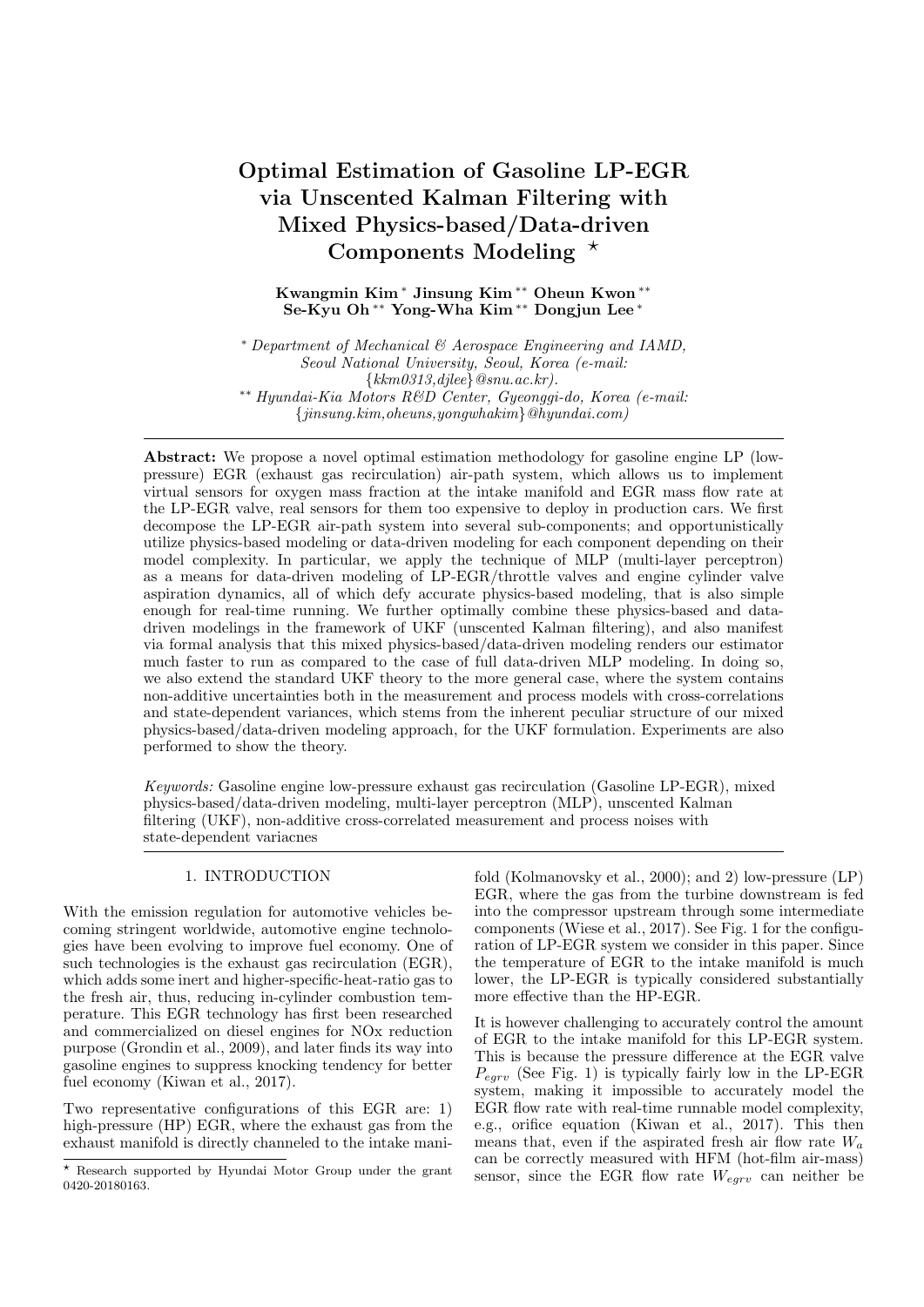

Fig. 1. Gasoline LP-EGR airpath system considered in this paper with sensors (green dots), intermediate volumes (blue boxes) and model variables (red letters).

modeled nor measured accurately as stated above, it can never be accurately known or controlled either. Feedback control can be adopted to enforce robustness against such model inaccuracy. This feedback control however requires the values of output variables (i.e. oxygen content at the intake manifold  $F_4$  and EGR flow rate at the LP-EGR valve  $W_{egrv}$  in this paper) as well as other state variables. Adding sensors to directly real-time measure these variables in production cars is generally infeasible in terms of cost, robustness and form-factor (e.g. oxygen concentration sensor at intake manifold).

In this paper, we propose a novel optimal state estimation framework for this LP-EGR system. We focus on the system with the configuration as shown in Fig. 1, although the framework presented here can be applied to other configurations or other systems as well. We first decompose the LP-EGR system into sub-components as in Fig. 1, and opportunistically apply physics-based or datadriven modeling for each component. More precisely, we model all the "volumes" in Fig. 1 using their physics, since they possess rather simple dynamics, allowing for simple and accurate physics-based modeling. On the other hand, for the LP-EGR vale and the throttle valves, which do not subsume such simple/accurate physics-based models due to the low pressure drop as stated above, we apply data-driven modeling. For this, we in particular utilize MLP (multi-layer perceptron (Goodfellow et al., 2016; Shi et al., 2019; Moriyasu et al., 2018; Bottelli et al., 2013)), which is known to be able to approximate fairly rich class of functions and whose learning also known to converge well. We further apply this MLP modeling to the cylinder aspiration flow, whose accurate and real-time runnable physics-based modeling is virtually impossible with its dynamics depending on phenomena too difficult to accurately capture with simple and real-time runnable model (e.g. flow rate into cylinder near valve opening/closing times (Andersson and Eriksson, 2004; Kocher et al., 2012)).

We then optimally combine these physics-based and datadriven models along with the sensor measurements by fusing their means and uncertainties in the framework of UKF (unscented Kalman filtering (Julier et al., 2000)). For this, we extend the standard theory of UKF to the case of mixed physics-based/data-driven models in general, which inherently has a peculiar uncertainty structure for UKF design: 1) the data-driven modeling uncertainties enter into the nonlinear measurement function as well as into the nonlinear state propagation function at the same epoch (i.e. non-addivite cross-correlated measurement and process noises), and 2) the variances of these data-driven modeling uncertainties further depend on the states. Both of these properties are not addressed in the previous works of UKF theories (Julier and Uhlmann, 2004; Chang, 2014; Yu et al., 2016; Tronarp et al., 2016), yet, our proposed UKF theory applies to the more general type of models with such properties, including the mixed physicsbased/data-driven modeling approach in this paper. We further perform a formal analysis to manifest that the use of our mixed physics-based/data-driven modeling with our UKF algorithm designed for its peculiar uncertainty structure renders the estimation run much faster than the use of the purely data-driven modeling with the standard UKF, which is a good property for real-world implementations typically constrained by ECU (electronic control unit) limitations (e.g. industrial control applications such as production cars).

For related works, Chen and Wang (2013); Castillo et al.  $(2013)$ ; Grondin et al.  $(2009)$  developed state estimation algorithms for oxygen concentration or EGR mass fraction in diesel LP-EGR systems using Luenberger observer or Kalman filter based on physics-based models, which are limited on diesel engines because gasoline LP-EGR typically has much lower pressure difference (thus inaccurate) than diesel LP-EGR. Moriyasu et al. (2018) modeled the diesel HP-EGR system by using a pure single large MLP and applied standard UKF, yet, cannot work for real-time estimation purpose due to the high computational load of their large size MLP that is neither affordable to their ECU nor to their PC. Morivasu et al. (2018) also conducted their work based on the ideal data from a simulation model and did not take account the modeling uncertainty of MLP into the estimation algorithm. Kaufmann et al. (2019) takes account the pure MLP model and its modeling error as a measurement and its variance in the EKF, whose estimation structure is standard and much simpler than for our proposed mixed physics/MLP-based model. Note that, the theoretical backgrounds and the frameworks to combine the MLP-based modeling with the traditional estimation/control methods are also unmature until nowadays, e.g., the stability analysis and stable control design are only recently proposed in Shi et al. (2019).

The rest of the paper is organized as follows. We present the mixed physics-based/data-driven modeling in Sec. 2. We then extend the standard UKF theory to address the peculiar uncertainty structure stemming from our problem along with a formal analysis on its computation load in Sec. 3. Experimental results to validate our proposed estimation algorithm are presented in Sec. 4. We summarize the paper and provide the concluding remarks in Sec. 5.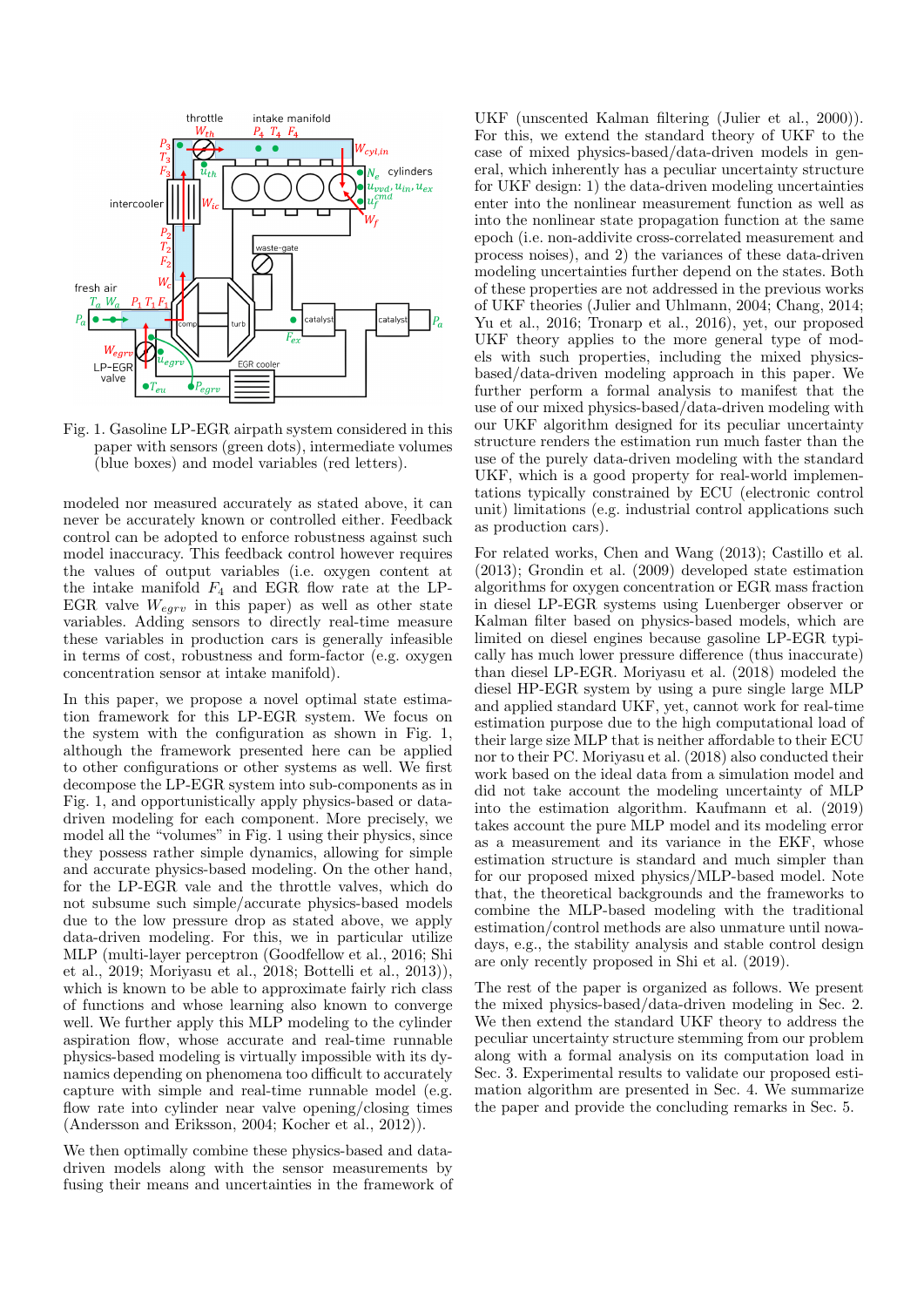### 2. MIXED PHYSICS-BASED/DATA-DRIVEN **MODELING**

For the modeling of the gasoline LP-EGR system in Fig. 1, we divide the system into the four volumes (i.e. the compressor upstream, the compressor downstream, the intercooler downstream, and the intake manifold), whose physics-based modelings are easy and accurate, and the components in between or at the end of the volumes (i.e. the LP-EGR valve, the compressor, the intercooler, the throttle valve, the cylinder, and the fuel injector), whose physics-based modelings are often relatively difficult or inaccurate. The random variables that we want to estimate are the oxygen concentrations  $F_i$ , the temperatures  $T_i$  and the pressures  $P_i$  of the four volumes, and the mass flow rate at the LP-EGR valve  $W_{egrv}$ , where the subscripts  $i =$  $1, 2, 3, 4$  denote the compressor upstream, the compressor downstream, the intercooler downstream and the intake manifold, respectively.

#### 2.1 Physics-based Modeling of Volume Dynamics

With the standard physics laws (i.e. the ideal gas law, the mass conservation law, the energy conservation law, and the perfect mixing) assumed on each volumes, we have the standard form of volume dynamics model that are widely used in the automotive control fields (Grondin et al., 2009):

$$
\dot{P}_1 = \frac{R\gamma}{V_1} (W_a T_a + W_{egrv} T_{eu} - W_c T_1)
$$
\n
$$
\dot{T}_1 = \frac{RT_1}{P_1 V_1} [W_a (\gamma T_a - T_1) + W_{egrv} (\gamma T_{eu} - T_1)
$$
\n(1)

$$
W_c(\gamma - 1)T_1] \qquad (2)
$$

$$
\dot{F}_1 = \frac{RT_1}{P_1V_1} \left[ W_a(F_a - F_1) + W_{egrv}(F_{eu} - F_1) \right] \tag{3}
$$

 $\overline{+}$ 

$$
\dot{P}_2 = \frac{R\gamma}{V_2} (W_c T_{co} - W_{ic} T_2)
$$
\n(4)

$$
\dot{T}_2 = \frac{RT_2}{P_2 V_2} \left[ W_c (\gamma T_{co} - T_2) - W_{ic} (\gamma - 1) T_2 \right] \tag{5}
$$

$$
\dot{F}_2 = \frac{RT_2}{P_2 V_2} W_c (F_1 - F_2)
$$
\n(6)

$$
\dot{P}_3 = \frac{R\gamma}{V_3} (T_{io}W_{ic} - T_3W_{th})\tag{7}
$$

$$
\dot{T}_3 = \frac{RT_3}{P_3 V_3} \left[ W_{ic} (\gamma T_{io} - T_3) - W_{th} (\gamma - 1) T_3 \right] \tag{8}
$$

$$
\dot{F}_3 = \frac{RT_3}{P_3 V_3} W_{ic} (F_2 - F_3)
$$
\n(9)

$$
\dot{P}_4 = \frac{R\gamma}{V_4} (W_{th}T_3 - W_{cyl,in}T_4)
$$
\n<sup>(10)</sup>

$$
\dot{T}_4 = \frac{RT_4}{P_4 V_4} \left[ W_{th} (\gamma T_3 - T_4) - W_{cyl, in} (\gamma - 1) T_4 \right] \tag{11}
$$

$$
\dot{F}_4 = \frac{RT_4}{P_4 V_4} W_{th}(F_3 - F_4)
$$
\n(12)

where  $V_i$   $(i = 1, 2, 3, 4)$  are the volumes; R is the gas constant of the air;  $\gamma$  is the specific heat ratio of the air;  $W_a$  is the fresh air mass flow rate measured from the HFM sensor;  $T_a$  and  $T_{eu}$  are the temperatures of the fresh air and the LP-EGR gas, respectively, measured from each sensors;  $F_a$  and  $F_{eu}$  are the oxygen concentrations of the fresh air and the LP-EGR gas that are assumed to be constant and zero, respectively, in this paper;  $W_{\text{c}}$ ,  $W_c$ ,  $W_{ic}$ ,  $W_{th}$  and  $W_{cyl,in}$  are the mass flow rates through the LP-EGR vavle, the compressor, the intercooler, the throttle valve, and the cylinder inlets, respectively, which are random variables;  $T_{co}$  and  $T_{io}$  are the gas temperatures at the outlets of the compressor and the intercooler, respectively, which are random variables.

With the additional standard assumption that the compressor upstream is almost completely opened to the atmosphere through the fresh air inlet (i.e.  $P_1 \simeq P_a$ , thus,  $\dot{P}_1 \simeq 0$ , which then applied to (1), we have the relations between the compressor mass flow rate and the other variables:

$$
W_c = \frac{W_a T_a + W_{egrv} T_{eu}}{T_1} \tag{13}
$$

Similarly, with the assumption of almost no pressure loss at the intercooler (i.e.  $P_2 \simeq P_3$ , thus,  $\dot{P}_2 \simeq \dot{P}_3$ ), which then applied to  $(4)$  and  $(7)$ , we have the relations between the intercooler mass flow rate and the other variables:

$$
W_{ic} = \frac{W_c \frac{T_{co}}{V_2} + W_{th} \frac{T_3}{V_3}}{\frac{T_2}{V_2} + \frac{T_{io}}{V_3}}
$$
(14)

We have the standard model of the intercooler outlet gas temperature:

$$
T_{io} = T_2 - \epsilon_{ic}(T_2 - T_{cool})
$$
\n
$$
(15)
$$

where  $T_{cool}$  is the coolant temperature (e.g.  $T_{cool} = T_a$ in case of air cooling);  $\epsilon_{ic}$  is the cooling efficiency that is assumed to be constant in this paper for the simplicity of the writing, while can also be easily incorporated as a bias state for estimation as in the experiment in Sec. 4.

In addition, with the standard assumption of stoichiometric reaction between the oxygen and the fuel in the cylinder, we have the standard relation

$$
F_{ex} = \frac{W_{cyl,in}F_4 - \text{OFR}_s \cdot W_f}{W_{cyl,in} + W_f} \tag{16}
$$

where  $F_{ex}$  is the oxygen concentration of the exhaust gas measured from the lambda sensor;  $W_f$  is the the mass flow rate of the fuel into the cylinder;  $OFR<sub>s</sub>$  is the stoichiometric reaction mass ratio between the oxygen and the gasoline fuel.

The propagation equations of the random variables that we want to estimate are then summarized by  $(2)-(6)$  and  $(8)-(12)$  with  $P_1$  and  $P_3$  replaced by  $P_a$  and  $P_2$ , respectively, and with  $W_c$ ,  $W_{ic}$  and  $T_{io}$  in the equations replaced by  $(13)$ ,  $(14)$  and  $(15)$ , respectively. This propagation model can then be presented by:

$$
x[k] = f(x[t], y_p[t] + \tilde{y}_p[t], m[t])
$$
\n(17)

where k is the time step number;  $t = k - 1$  is the prior step of  $k$ :

$$
x := [T_1, T_2, T_3, T_4, P_2, P_4, F_1, F_2, F_3, F_4]^T
$$

is the state random variable;

$$
y_p := [W_a, T_a, T_{eu}]^T
$$

is the measurement of the boundary conditions for this physics-based model;  $\tilde{y}_p[t]$  is the uncertainty in this measurement of boundary conditions;

$$
m := [W_{egrv}, W_{th}, W_{cyl,in}, T_{co}, W_f]^T
$$
 (18)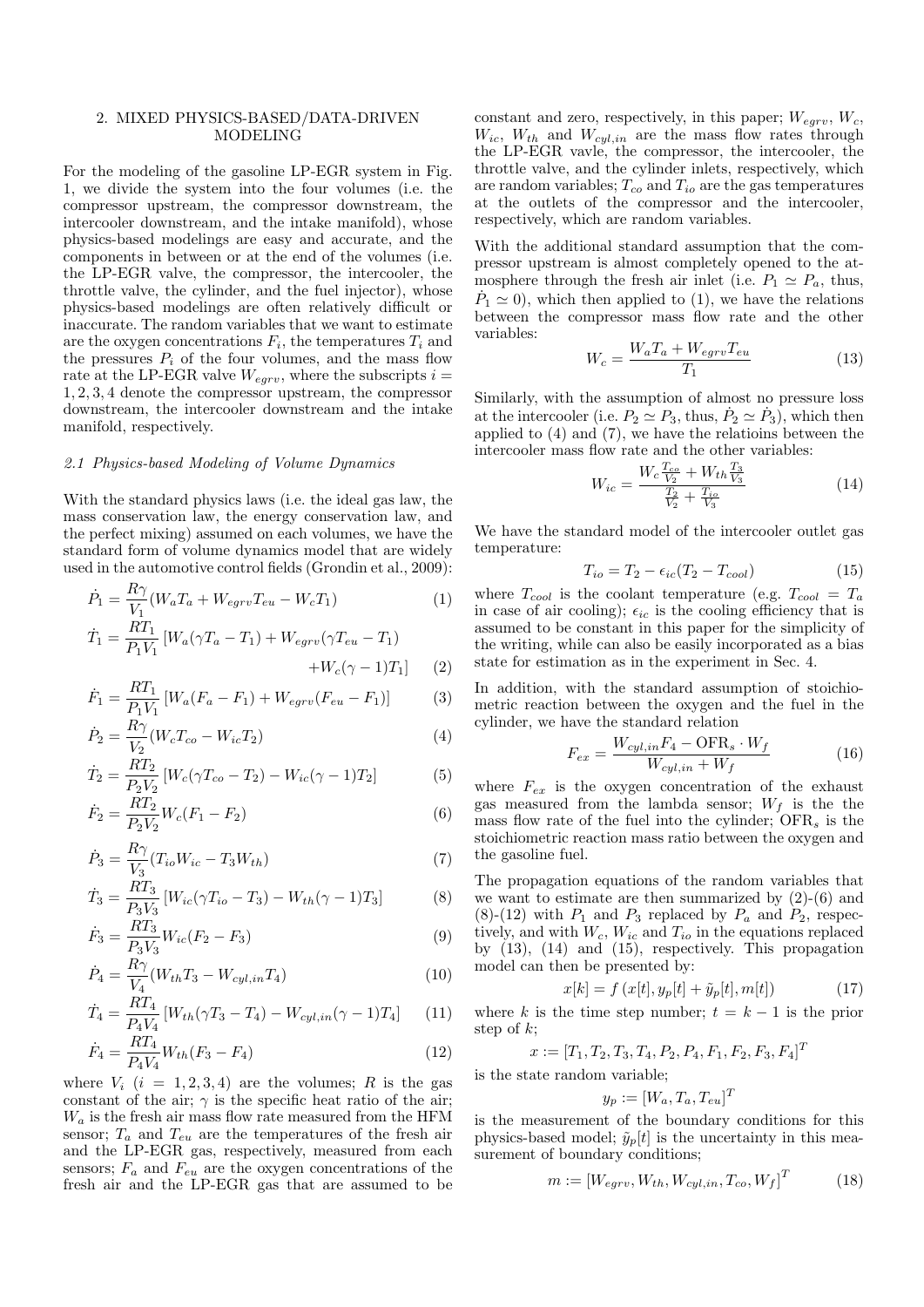

Backward propagation

Fig. 2. Typical structure of the MLP (multi-layer percep $tron)$ .

is the random variable that are not yet modeled in this Sec. 2.1 because their physics-based models are typically inaccurate (e.g.  $W_{egrv}$ ) or difficult (e.g.  $W_{cyl,in}$ ).

#### 2.2 Data-Driven Component Modeling via MLP

For the data-driven modeling of each random variables in  $m(18)$ , we apply the technique of MLP, which is a typical forward neural network  $(-\text{see Fig. 2})$  that calculates its output from its input by forward propagation based on weights and nonlinear activation functions s.t.

$$
\eta_0 = \xi \tag{19}
$$
\n
$$
\eta_0 = \xi \tag{20}
$$

$$
\eta_l = \varphi(\Omega_l \eta_{l-1}) \quad \text{for } l = 1, \cdots, L \tag{20}
$$

$$
\eta_{L+1} = \Omega_{L+1} \eta_L \tag{21}
$$

where 
$$
\xi
$$
 is the input vector to the MLP;  $\eta_l \in \mathbb{R}^{n_l}$  is  
the output vector of the *l*-th layer;  $n_l$  is the number of  
neurons in the *l*-th layer;  $\Omega_l \in \mathbb{R}^{n_l \times n_{l-1}}$  is the weight  
matrix multiplied to  $\eta_{l-1}$  to calculate the input vector to  
the *l*-th layer;  $\phi(\cdot)$  is the activation function in each hidden  
neuron; *L* is the total number of the hidden layers between  
the input and the output layers of the MLP;  $\eta_{L+1}$  is the  
output vector of the MLP. From (19)-(21), we have the  
explicit function between the input/output of the MLP:

$$
\eta_{L+1} = \Omega_{L+1} \phi \left( \Omega_L \phi \left( \cdots \phi \left( \Omega_1 \xi \right) \cdots \right) \right) =: \Phi(\theta, \xi) \tag{22}
$$

that is parameterized by the weights  $\theta := {\Omega_1, \cdots, \Omega_{L+1}},$ and this parameter  $\theta$  is trained offline to fit the data set of the input/output pair  $\{\xi^{\text{data}}, \eta^{\text{data}}\}$ , typically by minimizing the entire loss between the function and the data set s.t.

$$
\theta^* = \operatorname{argmin} \mathcal{L} \left( \Phi \left( \theta, \{ \xi^{\text{data}} \} \right), \{ \eta^{\text{data}} \} \right) \tag{23}
$$

This minimization typically requires the gradients of the cost function w.r.t. the weights (e.g. gradient decent) that are calculated offline by backward propagation s.t.

$$
\frac{\partial \mathcal{L}}{\partial \eta_l} = \frac{\partial \mathcal{L}}{\partial \eta_{l+1}} \frac{\partial \eta_{l+1}}{\partial \eta_l} = \frac{\partial \mathcal{L}}{\partial \eta_{l+1}} \begin{bmatrix} \phi' \left( \Omega_{l+1}^1 \eta_l \right) \Omega_{l+1}^1 \\ \vdots \\ \phi' \left( \Omega_{l+1}^{n_{l+1}} \eta_l \right) \Omega_{l+1}^{n_{l+1}} \end{bmatrix} \tag{24}
$$

$$
\frac{\partial \mathcal{L}}{\partial \Omega_{l+1}^{ij}} = \frac{\partial \mathcal{L}}{\partial \eta_{l+1}} \frac{\partial \eta_{l+1}}{\partial \Omega_{l+1}^{ij}} = \frac{\partial \mathcal{L}}{\partial \eta_{l+1}^i} \phi' \left( \Omega_{l+1}^i \eta_l \right) \eta_l^j \tag{25}
$$

for  $l = L, \dots, 0$ , where  $\Omega_l^i$  is the *i*-th row of  $\Omega_l$ ;  $\Omega_{l+1}^{ij}$  is the *j*-th element of  $\Omega_{l+1}^i$ ;  $\eta_l^j$  is the *j*-th element of  $\eta_l$ . Note that, the bias weights are also included while omitted in  $(19)-(25)$  for simple explanation.



Fig. 3. The modeling errors of the MLP-based models (red) and the physics-based models (blue).

For the MLP-based modeling of  $W_{egrv}$  in m (18), we first<br>choose its input vector as  $\xi_{W_{egrv}} = [u_{egrv}, P_{egrv}, T_{eu}]^T$ , which is physically reasonable to describe  $W_{egrv}$  (-see Fig. 1), where  $u_{egrv}$  is the EGR valve opening angle measured from its encoder;  $P_{\text{earv}}$  is the differential pressure across the LP-EGR valve measured from the differential pressure sensor. We do not incorporate  $F_{eu}$  because its value is almost constant (i.e. 0) and its incorporation does not clearly improve the model in our experience. We then have the data set of the input/output pair  $\{\xi_{W_{egrv}}^{\text{data}},W_{egrv}^{\text{data}}\}$  for modeling. We choose the size of the MLP and train the weights by standard procedures, e.g., in our experiment in Sec. 4 we simply use the neural fitting toolbox in MATLAB, where the size of the MLP is one-hidden layer (i.e.  $L = 1$ ), and the number of the hidden neurons  $n_1$  is, by our experience, chosen to minimize the test set error to avoid overfitting. We then have the MLP-based model of  $W_{egrv}$ 

$$
W_{egrv}^{MLP}(\xi_{W_{egrv}}) := \Phi(\theta_{W_{egrv}}^*, \xi_{W_{egrv}})
$$
 (26)

Note that, we have the fitting errors  $(-see Fig. 3(a)), i.e.,$ the difference between the data and the trained MLPbased model:

$$
\tilde{W}_{egrv}^{MLP, \text{fit}} := W_{egrv}^{\text{data}} - W_{egrv}^{MLP}(\xi_{W_{egrv}}^{\text{data}})
$$
\n(27)

and similarly we can define the modeling error, i.e., the difference between the real and the trained MLP-based model:

$$
\tilde{W}_{egrv}^{MLP} := W_{egrv} - W_{egrv}^{MLP}(\xi_{W_{egrv}})
$$
\n(28)

Because our data set (i.e. steady-state engine calibration data that is time-averaged on each operation points) does not contain noise, we assume each data represents the real value, i.e.,  $(\xi_{W_{egrv}}^{\text{data}}, W_{egrv}^{\text{data}}) = (\xi_{W_{egrv}}, W_{egrv}),$  thus, the fitting error represents the modeling error from (27)-(28), i.e.,  $\tilde{W}^{MLP}_{egrv} \simeq \tilde{W}^{MLP,fit}_{egrv}$ . By noting this, we can see in Fig.  $3(a)$  that the modeling errors are clearly smaller and their distribution is more unbiased in the data-driven MLP-based model than in the typical physics-based model (i.e. orifice equation (Grondin et al., 2009)), which is yet, often large relative to the real value.

Such remaining modeling error in the data-driven model can be probabilistically considered in the optimal estimation stage in Sec. 3, by seeing the error as a random uncertainty with some modeled variance  $Q_{W_{c,av}}$  s.t.

$$
\tilde{W}^{MLP}_{egrv}\sim \left(0,Q_{W_{egrv}}\right)
$$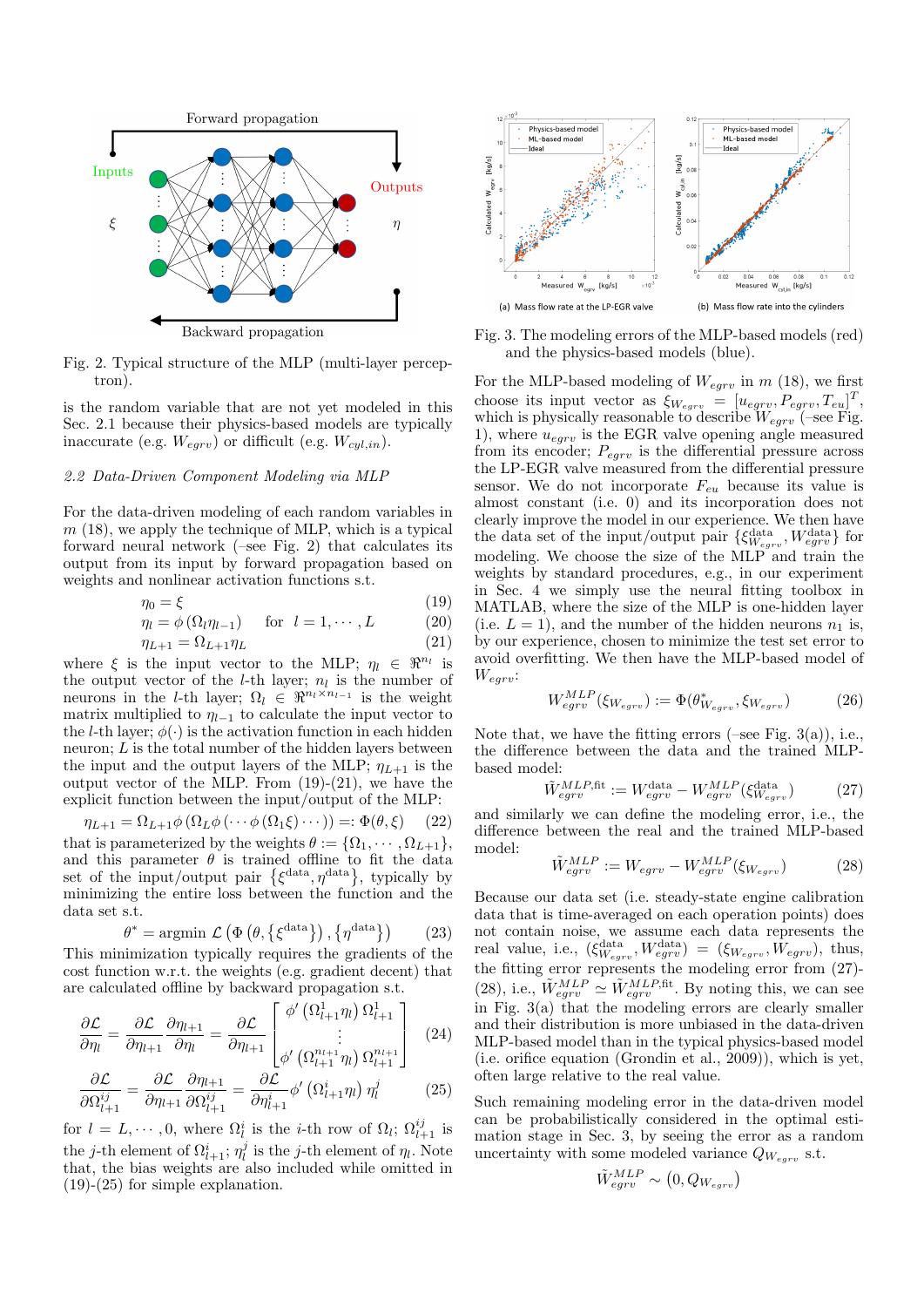For this, we extract the variance  $Q_{W_{\text{e}arv}}$  from the fitting error (i.e. modeling error) data  $\{\tilde{W}_{egrv}^{MLP,\text{fit}}\}$ , and this again can be modeled as a function of the other variable, e.g.,  $Q_{W_{egrv}}(\xi_{W_{egrv}})$  (Khosravi et al., 2011). Here, we rather simply model this variance by the function of a scalar  $W_{egrv}^{MLP}(\xi_{W_{egrv}}) \in \mathbb{R}^1$  to avoid a lack of data in a large input dimension, thus, have:

$$
\tilde{W}_{egrv}^{MLP} \sim \left(0, Q_{W_{egrv}} \left(W_{egrv}^{MLP}(\xi_{W_{egrv}})\right)\right) \tag{29}
$$

We then have the propagation equation between random variables (i.e. the input vector  $\xi_{W_{eqrv}}$ , the output  $W_{egrv}$ , and the model uncertainty  $\tilde{W}^{MLP}_{eqrv}$ :

$$
W_{egrv} = W_{egrv}^{MLP}(\xi_{W_{egrv}}) + \tilde{W}_{egrv}^{MLP}
$$
 (30)

Similar to the procedure of (26), (29) and (30) for  $W_{\text{egrv}}$ , we obtain the propagation equations for the other random variables in  $m(18)$ , respectively:

$$
W_{th} = W_{th}^{MLP}(\xi_{W_{th}}) + \tilde{W}_{th}^{MLP}
$$
\n(31)

$$
W_{cyl,in} = W_{cyl,in}^{MLP}(\xi_{W_{cyl,in}}) + \tilde{W}_{cyl,in}^{MLP}
$$
 (32)

$$
T_{co} = T_{co}^{MLP}(\xi_{T_{co}}) + \tilde{T}_{co}^{MLP}
$$
\n(33)

$$
W_f = W_f^{MLP}(\xi_{W_f}) + \tilde{W}_f^{MLP} \tag{34}
$$

with

$$
\tilde{W}_{th}^{MLP} \sim \left(0, Q_{W_{th}}\left(W_{th}^{MLP}(\xi_{W_{th}})\right)\right) \tag{35}
$$

$$
W_{cyl,in}^{MLP} \sim (0, Q_{W_{cyl,in}} \left( W_{cyl,in}^{MLP} (\xi_{W_{cyl,in}}) \right))
$$
 (36)

$$
T_{co}^{mLT} \sim (0, Q_{T_{co}} \left( T_{co}^{mLT} \left( \xi_{T_{co}} \right) \right)) \tag{37}
$$
  
\n
$$
\tilde{W}_{co}^{MLP} \quad (0, Q_{m} \left( W_{co}^{MLE} \left( \xi_{T_{co}} \right) \right)) \tag{38}
$$

$$
W_f^{MLP} \sim (0, Q_{W_f} \left( W_f^{MLP} \left( \xi_{W_f} \right) \right)) \tag{38}
$$
  
e  $W_{th}^{MLP}(\cdot)$ ,  $W_{cyl,in}^{MLP}(\cdot)$ ,  $T_{co}^{MLP}(\cdot)$  and  $W_f^{MLP}(\cdot)$  are

wher the trained MLP-based models of each;  $Q_{W_{th}}(\cdot), Q_{W_{cyl,in}}(\cdot),$  $Q_{T_{co}}(\cdot)$  and  $Q_{W_f}(\cdot)$  are the variances of the model uncertainties of each; the input vector of each are chosen to be physically reasonable to describe each output:

$$
\xi_{W_{th}} := [u_{th}, P_2, P_4, T_3, F_3]^T
$$
\n(39)

$$
\xi_{W_{cyl,in}} := [P_4, N_e, u_{vvd}, u_{ex}, u_{in}]^T
$$
 (40)

$$
\xi_{T_{co}} := [W_c, P_2, T_1]^T \tag{41}
$$

$$
\xi_{W_f} := u_f^{cmd} \tag{42}
$$

where  $u_{th}$  is the throttle valve opening angle measured from its encoder;  $N_e$  is the rpm of the engine measured from the crankshaft angle hall sensor;  $u_{vvd}$  is the variable valve duration input of the cylinder;  $u_{ex}$  and  $u_{in}$  are the cylinder exhaust and intake ports cam angles measured from their encoders, respectively;  $u_f^{cmd}$  is the fuel volume flow rate command.

Note that, the effects of the cylinder valves  $[u_{vvd}, u_{ex}, u_{in}]^T$ in (40) to  $W_{cyl,in}$  are too complicated to model based on some physics laws. Similar to the LP-EGR valve, the accuracy of this MLP-based cylinder flow model is better than that of the typical physics-based model (i.e. speeddensity model (Grondin et al., 2009)) as compared in Fig.  $3(b)$ .

The propagation models  $(30)-(34)$  can then be presented  $by:$ 

$$
n[k] = g(x[k], y_m[k] + \tilde{y}_m[k]) + \tilde{m}[k] \tag{43}
$$

where

 $\overline{1}$ 

$$
y_m := [u_{egrv}, P_{egrv}, T_{eu}, u_{th}, N_e, u_{vvd}, u_{ex}, u_{in}, u_f^{cmd}]^T
$$

is the measurement of the boundary conditions for the MLP-based models;  $\tilde{y}_m[k]$  is the uncertainty in this measurement of the boundary condition;

$$
g(x[k], y_m[k] + \tilde{y}_m[k]) := \begin{bmatrix} W_{egrv}^{MLP}(\xi_{W_{egrv}}) \\ W_{th}^{MLP}(\xi_{W_{th}}) \\ W_{cyl,in}^{MLP}(\xi_{W_{cyl,in}}) \\ T_{co}^{MLP}(\xi_{T_{co}}) \\ W_{f}^{MLP}(\xi_{W_{f}}) \end{bmatrix}
$$
(44)

 $\lambda$ 

is simply a bunch of the MLP-based models;

$$
\tilde{m}[k] := \left[ \tilde{W}_{egrv}[k], \tilde{W}_{th}[k], \tilde{W}_{cyl,in}[k], \tilde{T}_{co}[k], \tilde{W}_f[k] \right]^T
$$
\n(45)

is the uncertainty vector specifying the modeling error. From  $(29)$  and  $(35)-(38)$ , the model uncertainty vector can be characterized by:

$$
\tilde{m}[k] \sim (0, Q_{\tilde{m}}(g(x[k], y_m[k] + \tilde{y}_m[k])))
$$
(46)

where  $Q_{\tilde{m}} := diag(Q_{W_{earv}}, Q_{W_{th}}, Q_{W_{cyl,in}}, Q_{T_{co}}, Q_{W_f}).$ 

# 2.3 Mixed Physics/MLP-Based Model

We obtain the state propagation model of the entire system, by substituting the MLP-based model (43) obtained in the Sec. 2.2 into the physics-based state dynamics model  $(17)$  obtained in the Sec. 2.1:

$$
x[k] = F(x[t], y[t] + \tilde{y}[t], \tilde{m}[t])
$$
\n(47)

where

$$
y := [W_a, T_a, T_{eu}, u_{egrv}, P_{egrv}, u_{th}, N_e, u_{vvd}, u_{ex}, u_{in}, u_f^{cmd}]^T
$$
  
is the measurement of the boundary conditions of the  
entire system (i.e. the union of  $y_p$  and  $y_m$ );  $\tilde{y}[t]$  is the un-  
certainty in this measurement of the boundary condition.

With the measurements that contain the information of the state random variables:

$$
z := [P_2, P_4, T_4, F_{ex}]^T
$$

we obtain the measurement model, by substituting the MLP-based model  $(43)$ , thus  $(32)$  and  $(34)$ , into the physics-based model (16):

$$
z[k] = H(x[k], y[k] + \tilde{y}[k], \tilde{m}[k]) + \tilde{z}[k] \tag{48}
$$

where  $\tilde{z}[k]$  is the measurement noise of  $z[k]$ .

We checked that the state random variable  $x$  is observable from this state propagation/measurement model  $(47)$ - $(48)$ when they are linearized w.r.t.  $x$ .

The forward propagation of MLP (19)-Remark 1  $(21)$  implies that the network output calculation is typically fast as long as the number of neurons is small. Furthermore, for the weight training (23) based on the backward propagation of the gradients (24)-(25),  $\phi(\cdot)$  is typically required to be gradient-smooth, i.e.,  $\phi'(\cdot) \in C^1$ , implying that the gradient of the network outputs w.r.t. the network inputs is smooth, i.e.,  $\frac{\partial \Phi}{\partial \xi}(\cdot,\xi) \in C^1$ . These structural characteristics of typical MLP means that the state model including such MLPs can be used: 1) for realtime estimation/control purpose as long as the size of each MLP is sufficiently small, and 2) for the linearizationbased estimation/control methods (e.g. with  $\frac{\partial F}{\partial x} \in C^1$  in EKF/LQR) as long as  $\phi'(\cdot) \in C^1$ .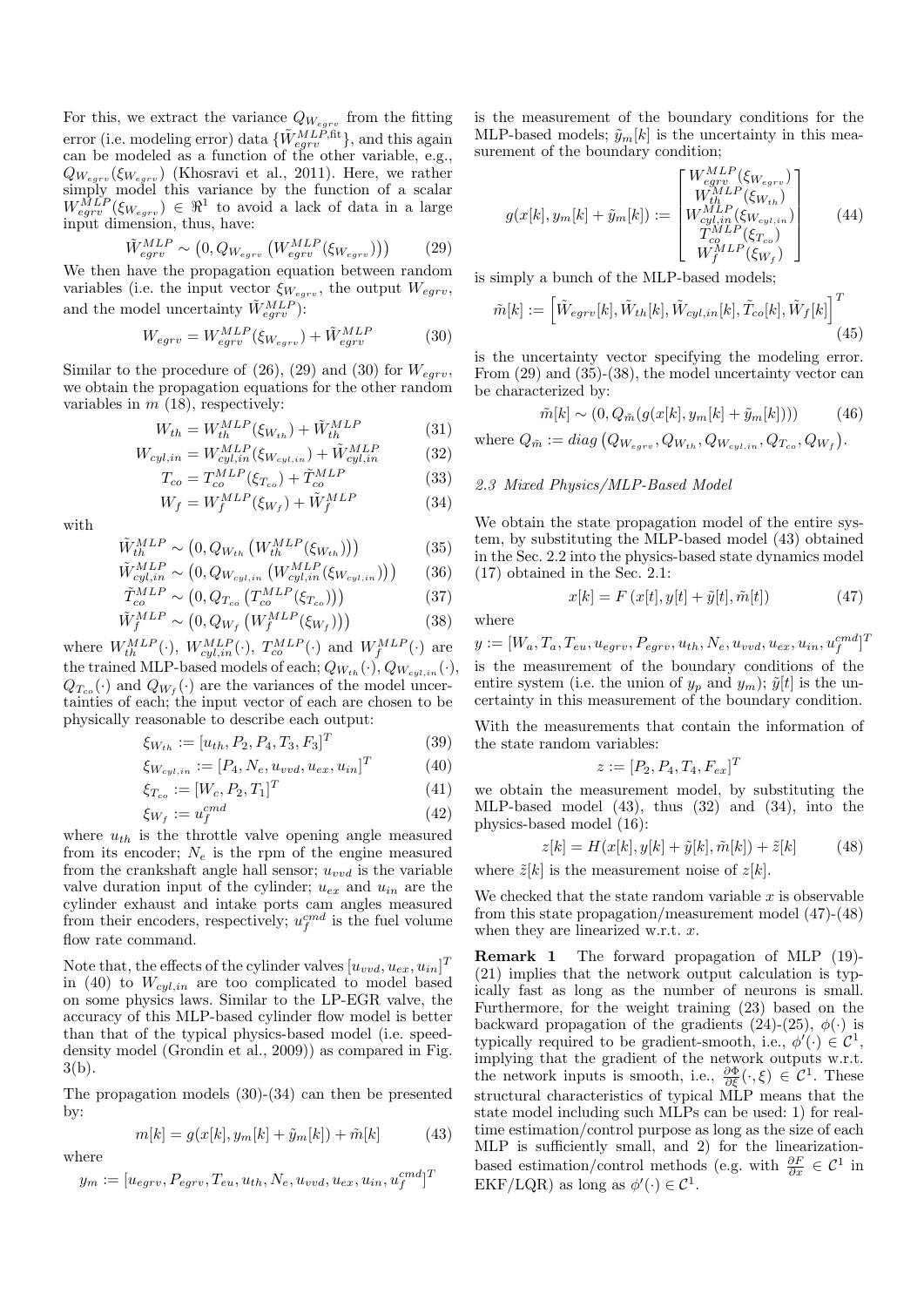### 3. UKF DESIGN FOR MIXED PHYSICS-BASED/DATA-DRIVEN MODEL

For the optimal estimation of the state  $x[k]$  from many different information (i.e. the sensors  $y[k]$  and  $z[k]$  and the nonlinear models  $(47)-(48)$  that contain uncertainties as well (i.e. the measurement noises  $\tilde{y}[k]$  and  $\tilde{z}[k]$  and the modeling error  $\tilde{m}[k]$ , we adopt UKF, which utilizes  $\sigma$ points (set of finite number of points encoding the state mean and covariance) to capture the nonlinear distortion of the state probability distribution through nonlinear functions that even exacerbates in the experiment, and then similar to KF (Kalman Filtering) obtain the *maxi*mum a posteriori optimal state estimate given the current state measurement and based on the variances of the uncertainties.

## 3.1 Analysis  $\mathcal C$  Consideration of Uncertainties into UKF

Recall that the uncertainties  $\tilde{m}[t]$  and  $\tilde{y}[t]$  enter into the nonlinear state propagation function at time  $t(47)$  as well as  $\tilde{m}[k]$  and  $\tilde{y}[k]$  into the nonlinear measurement function at time  $k(48)$  (i.e. non-additive process and measurement noises). In order to consider the nonlinear distortions of the probability distributions of these uncertainties as well as the state, we define the augmented state vector containing all of them similar to (Julier and Uhlmann, 2004):

$$
x_a[t] := [x[t]^T, \tilde{y}[t]^T, \tilde{m}[t]^T, \tilde{y}[k]^T, \tilde{m}[k]^T]^T \qquad (49)
$$

In our mixed physics-based/data-driven modeling, state  $x[t]$  and uncertainties  $\tilde{y}[t]$  and  $\tilde{m}[t]$  are cross-correlated given the measurement  $z[t]$  because  $z[t]$  contains their information as in (48) at time t, and these same  $x[t]$ ,  $\tilde{y}[t]$  and  $\tilde{m}[t]$  enter into the nonlinear state propagation at time t (47), which implies the  $\sigma$ -points that are to be propagated through (47) to predict the next step state  $x[k]$  should reflect their cross-correlations given  $z[t]$ . For this purpose, we define:

$$
x_b[t] = [x[t]^T, \tilde{y}[t]^T, \tilde{m}[t]^T]^T
$$
\n(50)

whose probability distributions should be updated together by  $z[t]$ , having:

$$
\hat{x}_a[t|t] := \mathcal{E}\begin{bmatrix} x_b[t] \\ \tilde{y}[k] \\ \tilde{m}[k] \end{bmatrix} z[t], \cdots, z[1] = \begin{bmatrix} \hat{x}_b[t|t] \\ 0 \\ 0 \end{bmatrix}
$$

$$
P_a[t|t] := \mathcal{E}\begin{bmatrix} \begin{bmatrix} x_b[t] - \hat{x}_b[t|t] \\ \tilde{y}[k] \\ \tilde{m}[k] \end{bmatrix} [\cdot]^T \begin{bmatrix} z[t], \cdots, z[1] \\ z[t], \cdots, z[1] \end{bmatrix} \quad (51)
$$

$$
= \begin{bmatrix} P_b[t|t] & 0 & 0 \\ 0 & Q_{\tilde{y}} & 0 \\ 0 & 0 & Q_{\tilde{m}}[k|t] \end{bmatrix} \quad (52)
$$

where

$$
\hat{Q}_{\tilde{m}}[k|t] := \mathcal{E}\left[Q_{\tilde{m}}(g(x[k], y_m[k] + \tilde{y}_m[k]))|z[t], \cdots, z[1]\right]
$$
\n(53)

The standard generation of  $2N + 1$   $\sigma$ -points (Julier et al., 2000) for the mean  $\hat{x}_a[t|t]$  and the covariance  $P_a[t|t]$  has the form of:

$$
\mathcal{X}_a^{0,i,i+N}[t|t] = \hat{x}_a[t|t], \ \hat{x}_a[t|t] \pm \gamma \left(\sqrt{P_a[t|t]}\right)_i
$$
\n
$$
= \begin{bmatrix} \hat{x}_b[t|t] \\ 0 \\ 0 \end{bmatrix},
$$
\n
$$
\begin{bmatrix} \hat{x}_b[t|t] \\ 0 \\ 0 \end{bmatrix} \pm \gamma \begin{bmatrix} \sqrt{P_b[t|t]} & 0 & 0 \\ 0 & \sqrt{Q_{\tilde{y}} } & 0 \\ 0 & 0 & \sqrt{Q_{\tilde{m}}[k|t]} \end{bmatrix}_i
$$
\n
$$
=: \begin{bmatrix} \mathcal{X}_b^i[t|t] \\ \mathcal{X}_b^i[k] \\ \mathcal{X}_m^i[k] \end{bmatrix} (54)
$$

where  $\gamma = \alpha \sqrt{N + \kappa}$  and  $i = 1, \dots, N$ ;  $N := dim(x_a)$ ;  $\alpha$  is the scaling parameter for the higher-order ( $\geq 3$ ) error terms in UKF;  $\kappa = 3 - N$  is the tuning parameter for partially matching the 4th order moment for, e.g., Gaussian distribution. The corresponding weights for the  $\sigma$ -points are:

$$
\mathcal{W}_m^0 = \frac{\lambda}{N + \lambda}, \quad \mathcal{W}_c^0 = \frac{\lambda}{N + \lambda} + (1 - \alpha^2 + \beta)
$$

$$
\mathcal{W}_m^i = \mathcal{W}_c^i = \frac{1}{2(N + \lambda)} \quad \text{for } i = 1, 2, \cdots, 2N
$$

where  $\lambda = \alpha^2 (N + \kappa) - N$ .

Note that, if the variances of the uncertainties are not state-dependent, e.g.,  $Q_{\tilde{m}}(\cdot)$  is modeled as a constant, the  $2N + 1$   $\sigma$ -points are straightforwardly computed by (54) given  $\hat{x}_b[t|t]$ ,  $P_b[t|t]$ ,  $Q_{\tilde{y}}$  and  $Q_{\tilde{m}}$ , yet, our mixed physicsbased/data-driven modeling has the state-dependent variances of modeling uncertainties, which implies we cannot compute the entire equation of  $(54)$  at once before we obtain  $\hat{Q}_{\tilde{m}}[k|t]$ . However, thanks to the causality of (47) and (46) that  $x[k]$  is not a function of the uncertainties (e.g.  $\tilde{m}[k]$ ) whose variances are functions of  $x[k]$ , we only need to compute  $\mathcal{X}_{b}^{i}[t|t]$ , i.e., the first  $dim(x_b)$  rows of (54), which is computable without  $\tilde{Q}_{\tilde{m}}[k|t]$ , to predict the next step state  $x[k]$  by (47).

## 3.2 UKF Algorithm Procedure to Estimate the State

Given  $\hat{x}_b[t|t]$  and  $P_b[t|t]$ , we first calculate  $\mathcal{X}_b^i[t|t]$  for  $i=$  $0, \cdots, 2N$  in (54), and then compute:

$$
\mathcal{X}_{x}^{i}[k|t] = F\left(\mathcal{X}_{x}^{i}[t|t], y[t] + \mathcal{X}_{\tilde{y}}^{i}[t|t], \mathcal{X}_{\tilde{m}}^{i}[t|t]\right) \tag{55}
$$

where  $\mathcal{X}_{x}^{i}[t|t], \mathcal{X}_{\tilde{y}}^{i}[t|t], \mathcal{X}_{\tilde{m}}^{i}[t|t]$  are the elements of  $\mathcal{X}_{b}^{i}[t|t]$ corresponding to  $x[t]$ ,  $\tilde{y}[t]$ ,  $\tilde{m}[t]$ , respectively. We then predict  $x[k]$ :

$$
\hat{x}[k|t] = \sum_{i=0}^{2N} \mathcal{W}_m^i \mathcal{X}_x^i[k|t]
$$

After  $y[k]$  (thus  $y_m[k]$ ) is given at time k, we calculate the variance of modeling uncertainty  $\tilde{m}[k]$  in (53):

$$
\hat{Q}_{\tilde{m}}[k|t] = \mathbf{E} [\ Q_{\tilde{m}}(g(\hat{x}[k|t], y_m[k])) \n+ \nabla_{(x,y_m)} Q_{\tilde{m}}(g(\hat{x}[k|t], y_m[k])) \cdot (\tilde{x}[k|t], \tilde{y}[k]) \n+ \mathcal{O} ((\tilde{x}[k|t], \tilde{y}[k])^2) | z[t], \cdots, z[1] ] \n= Q_{\tilde{m}}(g(\hat{x}[k|t], y_m[k])) \n+ \mathbf{E} [\mathcal{O} ((\tilde{x}[k|t], \tilde{y}[k])^2) | z[t], \cdots, z[1] ] \n\approx Q_{\tilde{m}}(g(\hat{x}[k|t], y_m[k]))
$$
\n(56)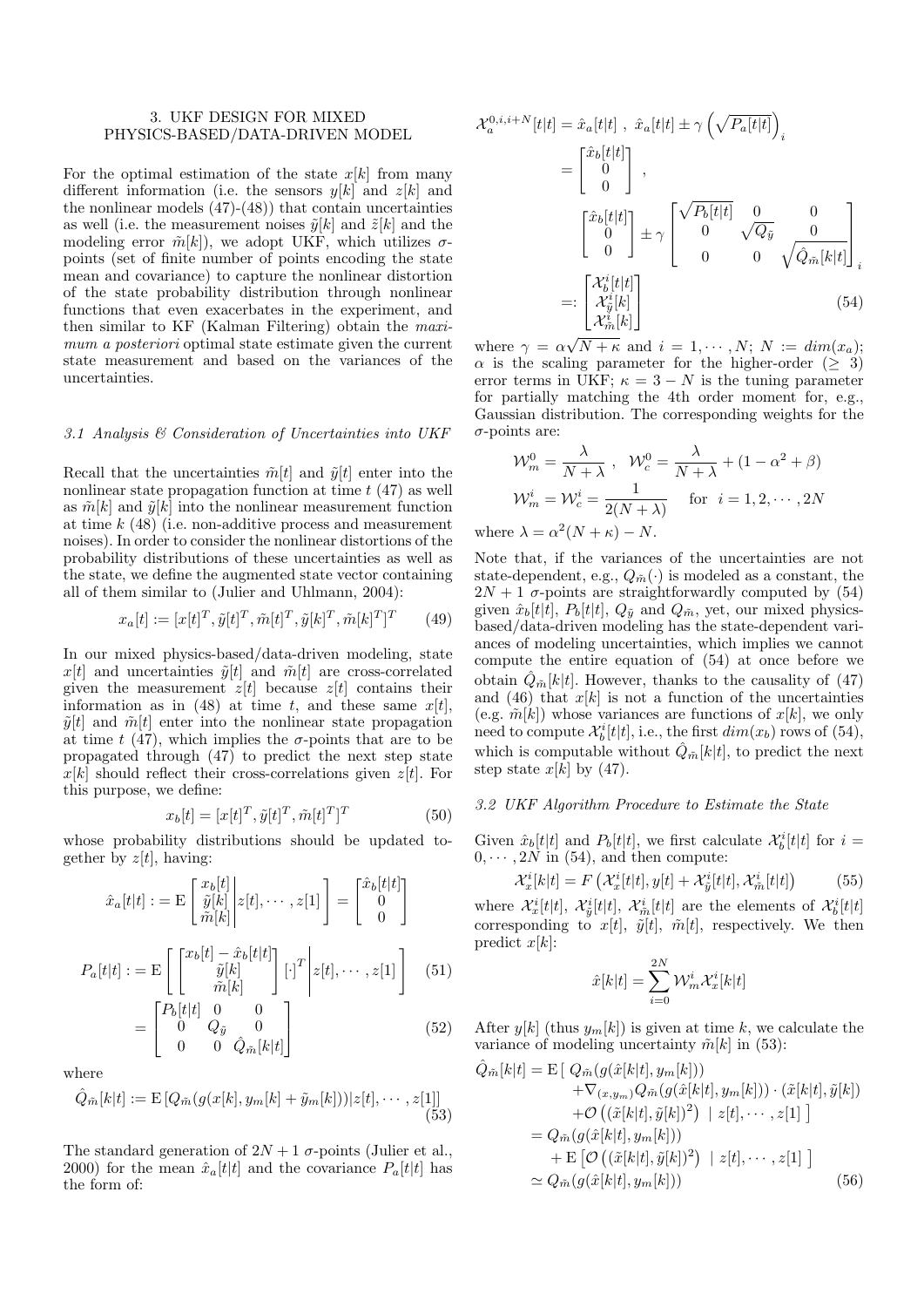which in turn is a simple substitution of  $\hat{x}[k|t]$  and  $y_m[k]$ into the variance function  $(46)$ . Note that, the error is 2nd order high relative to the variance  $Q_{\tilde{m}}[k|t]$ , thus 4th order moment, which implies that the accuracy of the  $\hat{Q}_{m}[k]$ computation by simple substitution (56), though not using  $\sigma$ -points (similar to the mean propagation of EKF), is compatible to the standard UKF.

We then calculate  $\mathcal{X}_{\tilde{v}}^i[k]$  and  $\mathcal{X}_{\tilde{m}}^i[k]$  for  $i = 0, \cdots, 2N$  in (54) based on  $\hat{Q}_{\tilde{m}}[k|t]$ , and then compute:

 $\mathcal{Z}^i[k] = H\left(\mathcal{X}^i_x[k|t], y[k] + \mathcal{X}^i_{\tilde{y}}[k], \mathcal{X}^i_{\tilde{m}}[k]\right)$  $(57)$ We compute:

$$
\hat{z}[k] = \sum_{i=0}^{2N} \mathcal{W}_m^i \mathcal{Z}^i[k]
$$

$$
P_z[k] = \sum_{i=0}^{2N} \mathcal{W}_c^i (\mathcal{Z}^i[k] - \hat{z}[k]) (\cdot)^T + R[k]
$$

where  $R[k] := \mathbb{E}[\tilde{z}[k]\tilde{z}[k]^T]$  is the variance of the measurement uncertainty.

We calculate  $\mathcal{X}_{h}^{i}[k|t]$  using  $\mathcal{X}_{\tilde{n}}^{i}[k|t] = \mathcal{X}_{\tilde{n}}^{i}[k]$  and  $\mathcal{X}_{\tilde{m}}^{i}[k|t] =$  $\mathcal{X}_{\tilde{m}}^i[k]$ :

$$
\mathcal{X}_b^i[k|t] := \begin{bmatrix} \mathcal{X}_x^i[k|t] \\ \mathcal{X}_y^i[k|t] \\ \mathcal{X}_m^i[k|t] \end{bmatrix} = \begin{bmatrix} \mathcal{X}_x^i[k|t] \\ \mathcal{X}_y^i[k] \\ \mathcal{X}_m^i[k] \end{bmatrix}
$$
(58)

which means that we reuse the  $\sigma$ -points of uncertainties that were already used in the calculation of  $\mathcal{Z}^i[k]$  in (57) (i.e.  $\mathcal{X}_{\tilde{y}}^{i}[k]$  and  $\mathcal{X}_{\tilde{m}}^{i}[k]$ ) for the right computation of the cross-correlation between  $\mathcal{X}_{h}^{i}[k|t]$  and  $\mathcal{Z}^{i}[k]$  in (59).

We then compute by the standard procedure:

$$
\hat{x}_b[k|t] = \sum_{i=0}^{2N} \mathcal{W}_m^i \mathcal{X}_b^i[k|t] = [\hat{x}[k|t]^T, 0, 0]^T
$$

$$
P_b[k|t] = \sum_{i=0}^{2N} \mathcal{W}_c^i (\mathcal{X}_b^i[k|t] - \hat{x}_b[k|t]) (\cdot)^T
$$

(which, by calculation, further becomes:

$$
= diag (P[k|t], Q_{\tilde{y}}, Q_m(g(\hat{x}[k|t], y_m[k])) )
$$
  

$$
= \sum_{i=1}^{2N} M^{i}(\mathcal{X}^{i}[t]) \quad \text{and} \quad (\mathcal{X}^{i}[t]) = \left(\sum_{i=1}^{N} M^{i}(\mathcal{X}^{i}[t])\right)
$$

$$
P_{x_b z}[k|t] = \sum_{i=0} V V_c \left( \mathcal{X}_b[k|t] - x_b[k|t] \right) \left( \mathcal{Z}^{\top}[k] - z[k] \right)
$$

$$
K_b[k] = P_{x_b z}[k|t] P_z[k]^{-1}
$$
(59)

Given the measurement  $z[k]$ , we compute the Kalman correction:

$$
\hat{x}_b[k|k] = \hat{x}_b[k|t] + K_b[k](z[k] - \hat{z}[k])
$$
\n(60)  
\n
$$
P_b[k|k] = P_b[k|t] - K_b[k]P_z[k]K_b[k]^T
$$

which is the *maximum a posteriori* optimal fusion of the predicted state information  $\hat{x}_b[k|t]$  and the current information of  $x_b[k]$  contained in  $z[k]$ . The algorithm then returns the state estimate  $\hat{x}[k|k]$  and its covariance  $P[k|k]$ from  $\hat{x}_b[k|k]$  and  $P_b[k|k]$ , respectively, while proceed to the begginning of this Sec. 3.2 with  $t \leftarrow k(= t+1)$  for recursive estimation.

**Remark 2** We analyze the computational load of UKF for the cases of: 1) our proposed mixed physics/MLP-based model (47) containing the small splitted MLPs (44), and 2) the pure single large MLP model:



Fig. 4. Experimental results: oxygen mass fraction at intake manifold  $F_4$  (top) and mass flow rate at the LP-EGR valve  $W_{\text{earv}}$  (bottom) in real engine experiment estimated by our state estimation algorithm (red) and their ground truths (blue-dotted).

$$
x[k] = g_{\text{pure}}(x[t], y[t] + \tilde{y}[t]) + \tilde{m}_{\text{pure}}[t] \tag{61}
$$

For simple comparison, we suppose that the number of input, output and hidden neurons in each splitted MLPs in (44) are  $\frac{1}{\dim(m)}$  times smaller than that in the pure single large MLP  $g_{pure}$  of (61), respectively, which means that the number of the multiplications of network weights in the forward calculations in each splitted MLPs is  $\frac{1}{\dim(m)^2}$ times smaller than in  $g_{pure}$ . This means that the number of total calculations in  $g(44)$  is  $\frac{1}{\dim(m)}$  times smaller than in  $g_{pure}$  (61) because the number of MLPs in g is  $dim(m)$ . This implies that the computational cost of our proposed mixed physics/MLP-based model would be lower than the pure single large MLP model. In UKF algorithm, the  $2N+1$   $(N = dim(x)+2dim(y)+2dim(m))$   $\sigma$ -points are propagated through our proposed mixed physics/MLPbased model, while  $2N_{pure}+1$  ( $N_{pure} = dim(x) + 2dim(y)$ )  $\sigma$ -points through the pure single large MLP model. By combining the cost of the propagation model itself and the number of  $\sigma$ -points in the UKF, the final computational cost of the UKF with our mixed physics/MLP-based model would be:

$$
\frac{1}{dim(m)} \times \frac{2N+1}{2N_{\text{pure}}+1}
$$
  
= 
$$
\frac{1}{dim(m)} + \frac{4}{2dim(x) + 4dim(y) + 1}
$$

times smaller than the UKF with the pure single large MLP model, e.g.,  $\frac{1}{4}$  times in our LP-EGR system with  $dim(x) = 10$ ,  $dim(y) = 11$  and  $dim(m) = 5$ .

## 4. EXPERIMENT

Our proposed UKF algorithm in Sec. 3 with our mixed physics/MLP-based modeling in Sec. 2 is validated by a real engine experiment through the agressive transient cycle (Fig. 4), which is totally different to the engine operation data for the data-driven modeling of the MLPs in Sec. 2.2. We only used a typical production sensor setup (i.e.  $y$  and  $z$  defined in the Sec. 2.3) with its sampling time more than 20ms and nonuniform for running the